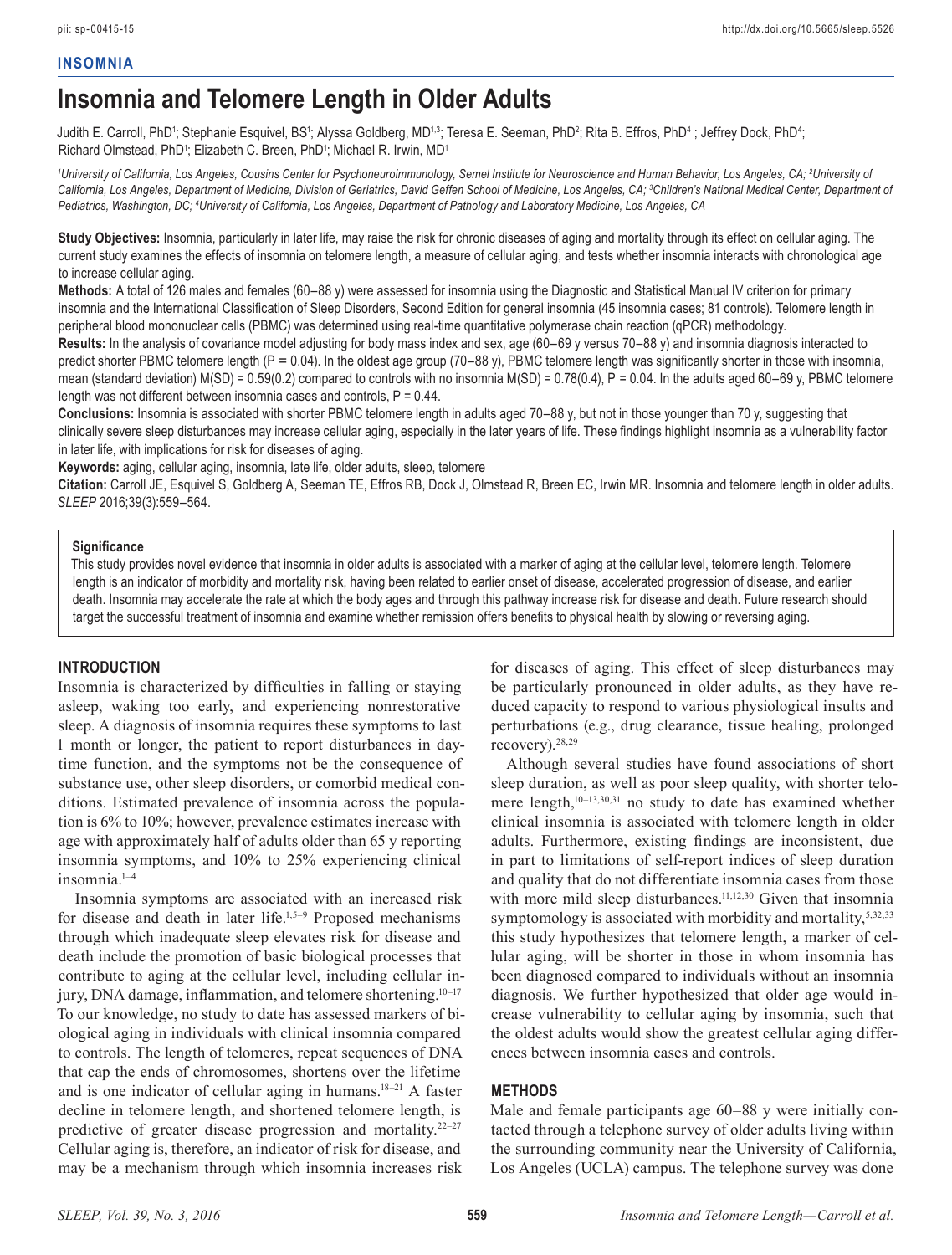using an age-targeted sampling methodology, developed by the GENESYS Sampling Systems (Fort Washington, PA), which provides a list of households with at least one person aged 60 y or older within the specified area (a 10-mile radius of UCLA). Prospective participants were initially contacted by mail, with a follow-up telephone call. Individuals were screened over the phone for cognitive impairments, English proficiency, and sociocultural factors. Based on the initial telephone survey screening, subjects were invited to come into the laboratory for participation in the current study. All subjects gave informed consent and the UCLA Medical-3 Institutional Review Board approved the protocols. At the initial visit, participants underwent a medical interview, physical examination, and additional screening clinical laboratory work including a metabolic panel with a liver function test, complete blood count, and thyroid status. Based on this screening visit, subjects were included if they were deemed physically healthy, were free of neurological disease, autoimmune disorders, and pain disorders, were nonsmokers, were aged 60 y or older, and had a body mass index (BMI) 20 to  $< 40$  (calculated as weight (kg) divided by the square of height [m]). Additional exclusions included a history of psychotic disorders, use of immune modifying drugs, psychotropic medications, excessive caffeine use (> 600 mg/d), alcohol abuse, sleep apnea, or presence of chronic infection. At the research visit, subjects provided a fasting blood sample, were interviewed, and completed questionnaires. All subjects were screened for mental health conditions using a Structured Clinical Interview for the Diagnostic and Statistical Manual IV (SCID).<sup>34</sup> Subjects were excluded if they had any current psychiatric disorder. A total of 134 subjects were included in the telomere study, with all subjects providing permission to collect their DNA, and a targeted selection of insomnia cases to improve statistical power. Eight subjects did not meet inclusion criterion, leaving a total sample of 126 subjects.

# **Insomnia Cases**

Insomnia status was determined using the Diagnostic and Statistical Manual, Fourth Edition<sup>34</sup> criterion for primary insomnia as well as the International Classification of Sleep Disorders, Second Edition<sup>35</sup> for general insomnia. The criterion for insomnia specify that subjects report difficulty in initiating or maintaining sleep, or having nonrestorative sleep for more than three times a week for more than 3 mo, and report daytime impairments in functioning, including reports of sleepiness, fatigue, mood disturbances, reduced mental alertness, performance decrements, and/or impairments to quality of life.

# **Telomere Length**

Telomere length was determined using real-time quantitative polymerase chain reaction (qPCR) methodology, as described in previously published telomere length protocols.<sup>36-38</sup> Peripheral blood mononuclear cells (PBMC) were isolated from heparinized whole blood and stored at −80°C for subsequent batch testing. Genomic DNA was extracted using DNeasy Blood and Tissue Kit (Qiagen), and diluted to 5ng/10uL. Standard curves were generated on each plate using serial dilution of TaqMan CTL Genomic DNA (15–0.94 ng) (Applied Biosystems, Foster City, CA). Each sample well included 5 ng of sample, iQ SYBR

Green PCR Master Mix (BioRad, Hercules, CA), and primers (Invitrogen,Carlsbad, CA) for Tel1b and Tel2b for the TEL plate (which amplify the repeating DNA sequences of the telomere), or HGB1 and HGB2 for the single copy gene beta hemoglobin  $(HGB)$  plate.<sup>31</sup> A no-template control was included in all reactions and used for background subtraction. Using the Biorad iCycler thermal cycler, equipped to read fluorescence at each cycle, real-time PCR was run. The standard curve was used to confirm PCR efficiency of 90% to 105% for all plates, and to control for plate-to-plate variation. Samples were run in triplicate to confirm consistency between wells. Duplicate values were used if one of the triplicates was found to be an outlier. If coefficient of variation  $(CV)$  was  $> 10\%$  between duplicates, samples were re-run. Interassay and intra-assay CVs were all  $\leq 6\%$ . Using the standard curve method, cycle threshold (CT) values were plotted on the standard curve to estimate a concentration value for telomere DNA repeat sequences (T) or the HGB single-copy gene (S); telomere length values are expressed as the T/S ratio of the estimated concentration of the telomere DNA repeats divided by the single-copy gene.

# **Statistical Analyses**

All statistical analyses were performed using IBM SPSS for Windows version 22. A total of 126 participants (45 insomnia cases; 81 controls) had telomere length assessed. Independent sample *t*-tests were performed to examine differences between insomnia cases and controls in age, BMI, and years of education. Chi-square analyses tested for differences between groups by sex. Initial correlation analyses were performed to test for bivariate associations among demographics and telomere length. Age was dichotomized into two equal groups, 60–69 y  $(n = 63)$  and 70+ y  $(n = 63)$ . Analyses of covariance (ANCOVA) models were performed to examine group differences in PBMC telomere length. Differences between insomnia cases and controls in telomere length trajectories by age category were tested, adjusting for sex and BMI, age  $(60-69 \text{ y} = 0; 70+\text{ y} = 1)$  and insomnia group (control = 0; cases = 1) entered as independent predictors. Significant interactions were followed with ANCOVA models testing the difference in telomere length for insomnia cases and controls by age category  $(60-69 \text{ y}, 70+\text{ y})$ controlling for sex and BMI. Linear regression analyses of the interaction were run, entering sex, BMI, age (centered), and insomnia status in step one, and the interaction term age  $\times$  insomnia status in step two. M-values reflect means, SD reflect standard deviation, B reflect unstandardized regression coefficients, and SE reflects standard error.

# **RESULTS**

Descriptive statistics for the entire sample of 126, and separated by no insomnia controls and current insomnia, can be seen in Table 1. There were no significant differences in age, sex, BMI, and educational attainment between controls and insomnia cases. Chronological age was not correlated with telomere length in this older adult sample ( $r = -0.09$ ,  $P = 0.31$ ). Telomere length was not significantly associated with BMI  $(r = -0.12, P = 0.20)$  or years of education  $(r = -0.09, P = 0.35)$ . Males and females did not differ significantly in telomere length ( $P = 0.98$ ).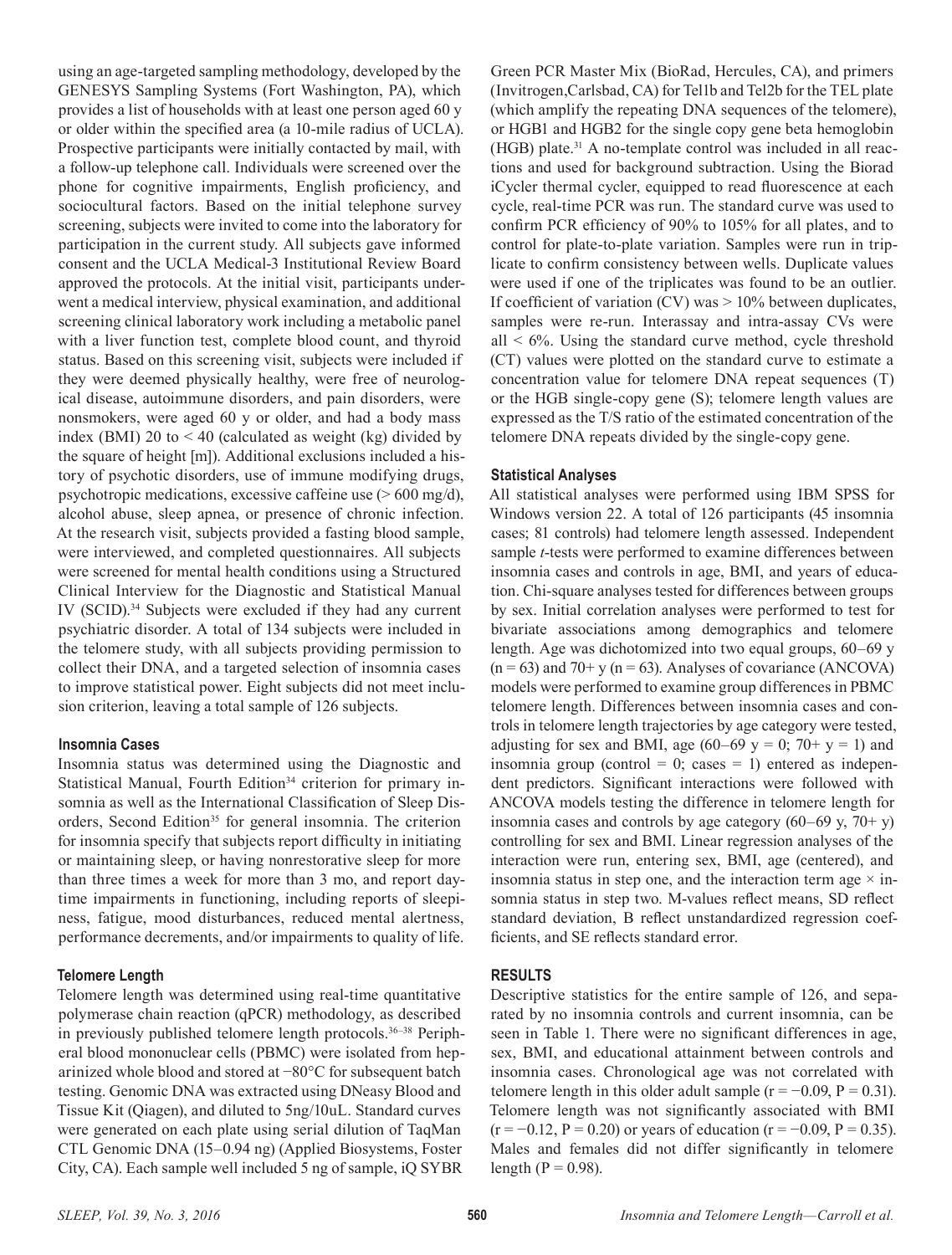| Table 1—Descriptive statistics for the total sample, and stratified by no insomnia (controls) and current insomnia (cases). |  |
|-----------------------------------------------------------------------------------------------------------------------------|--|
|-----------------------------------------------------------------------------------------------------------------------------|--|

|                            | Total Sample ( $n = 126$ ) |           | No Insomnia ( $n = 81$ ) |           | Current ( $n = 45$ ) |           |
|----------------------------|----------------------------|-----------|--------------------------|-----------|----------------------|-----------|
|                            | Mean                       | <b>SD</b> | Mean                     | <b>SD</b> | Mean                 | <b>SD</b> |
| Age, y                     | 70.7                       | 6.6       | 71.4                     | 7.0       | 69.4                 | 5.7       |
| Sex, % male                | 45.3%                      |           | 45.7%                    |           | 44.4%                |           |
| BMI ( $kg/m2$ )            | 26.5                       | 4.1       | 26.3                     | 3.9       | 26.9                 | 4.6       |
| Education, y               | 16.3                       | 2.9       | 16.2                     | 3.0       | 16.4                 | 2.7       |
| PBMC telomere Length (T/S) | 0.74                       | 0.36      | 0.76                     | 0.36      | 0.69                 | 0.32      |

BMI, body mass index; PBMC, peripheral blood mononuclear cells; SD, standard deviation; T/S, telomere/single-copy.

#### **Insomnia Status and Telomere Length**

In ANCOVA models, sex- and BMI-adjusted PBMC telomere length was not significantly different between insomnia cases  $(M[SD] = 0.69[0.32])$  and controls  $(M[SD] = 0.76[0.36])$ ,  $P = 0.32$ . Age category was tested as a moderator, testing whether differences in PBMC telomere length between insomnia cases and controls varied by age category. In ANCOVA models, adjusting for sex and BMI, we found the interaction of age with insomnia status to be significant,  $F(1,120) = 4.15$ ,  $P = 0.04$ . Further adjustment for medical comorbidities (as indicated by the total score from the Charlson Comorbidity Index),<sup>39</sup> did not modify the interaction effect,  $P = 0.02$ . In the older age group (70+ y), those with insomnia ( $n = 23$ ) had significantly shorter PBMC telomere length compared to controls,  $F(1,59) = 6.20$ ,  $P = 0.02$ . In the other age group (60–69 y), the difference in PBMC telomere length between cases ( $n = 22$ ) and controls was not significant,  $P = 0.39$ . Figure 1 shows the mean PBMC telomere length for insomnia cases and controls by age category.

Next, we ran linear regression models to examine the continuous relationship of age with PBMC telomere length as a function of insomnia status. The regression model yielded similar results to the ANCOVA, with a significant interaction of insomnia with age in the prediction of PBMC telomere length,  $P = 0.04$ . Figure 2 graphs the regression slope for insomnia cases and controls. Slope analyses revealed a significant association of age with PBMC telomere length in insomnia cases,  $B(SE) = -0.02(0.008)$ , R square change = 0.15, P = 0.01. In controls, age was not significantly associated with PBMC telomere length,  $B(SE) = 0.001(0.006)$ ,  $P = 0.89$ .

#### **DISCUSSION**

In the current sample of older men and women between the ages of 60 and 88 y, we report that insomnia is associated with shorter PBMC telomere length, a difference that increases with chronological age. This was such that among the oldest subjects, aged 70–88 y, the difference in PBMC telomere length in insomnia cases was significantly shorter than that of controls, whereas the difference between insomnia cases and controls was not significant in those aged 60–69 y. Current presence of insomnia was determined using a clinical interview for the identification of sleep disorders, a highly reliable and valid method for determining insomnia diagnosis. Our results are consistent with previous work linking poor sleep with the extent of cellular aging, as indicated by shortened telomere length.10–13,30 These results support the hypothesis



that inadequate and disturbed sleep, and in particular insomnia, may contribute to cellular aging, which may be most pronounced with increasing chronological age.

Furthermore, to explore the relative risk of insomnia to cardiovascular disease (CVD) risk using shortened telomere length as a marker of risk, we referred to published estimates of CVD risk, with 1 SD change in telomere length being associated with a 46% increase in CVD risk.<sup>40</sup> Our observed relative change in PBMC TL per year of age in insomnia cases was −0.022 (unstandardized beta), and an SD in the overall sample of 0.36, suggesting a 6% of 1 SD change per year in TL within insomnia cases. With our estimate of telomere length attrition per year in insomnia cases and comparing them to estimates from Williet et al., 2010,<sup>40</sup> a rate of change of this magnitude would be associated with a 13.8% increase in CVD risk over 5 y.

#### **Mechanisms**

Biological aging is thought to be, at least in part, the consequence of cellular senescence, an end stage of cell cycle arrest. The accumulation of cellular stress and extensive replication will initiate senescence.<sup>34,35,41</sup> Senescent cells participate in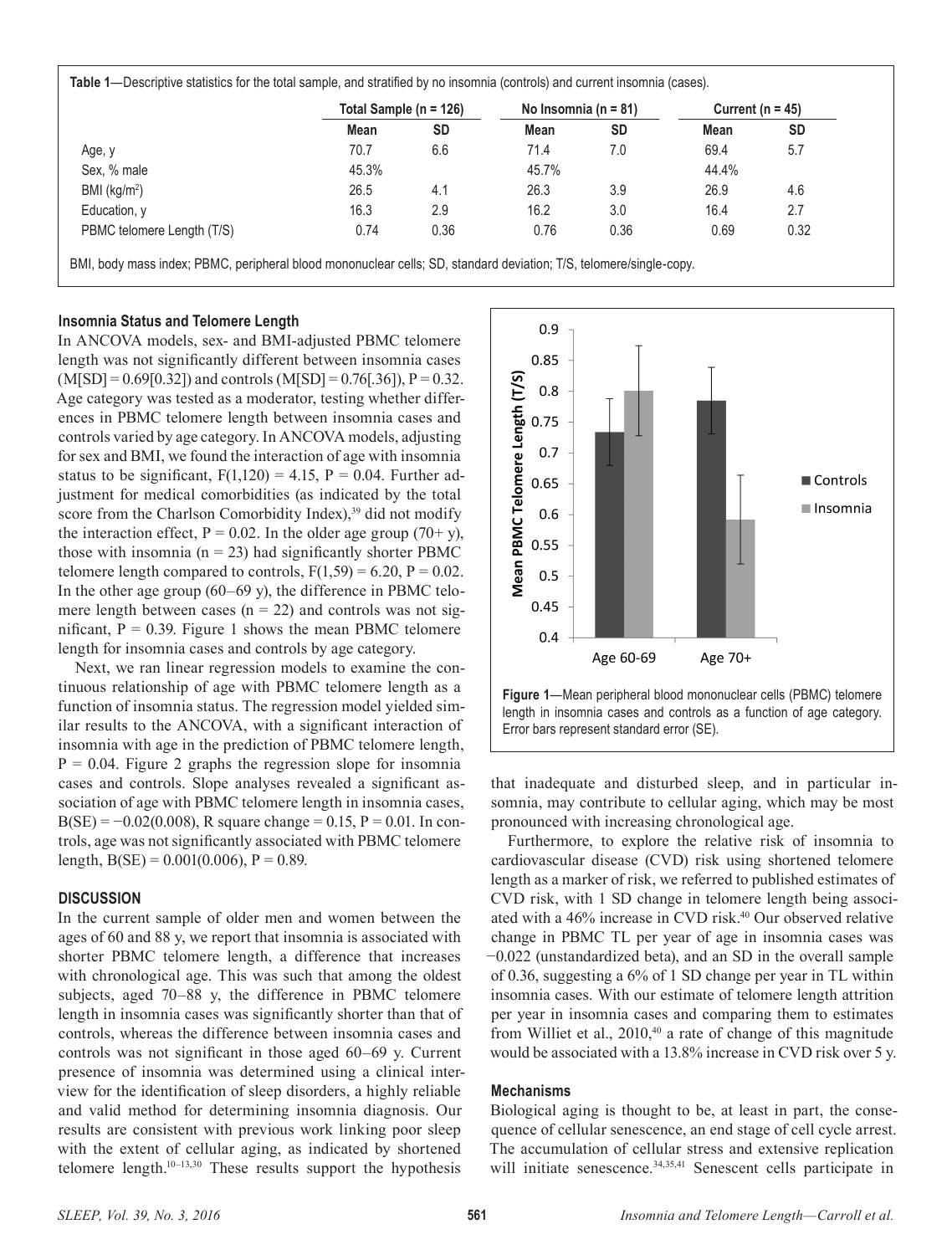

aging through the expression of the senescence-associated secretory phenotype (SASP).<sup>42,43</sup> Characteristics of the SASP include enhanced proinflammatory signaling and release of secretory elements that promote age-related chronic diseases including cancer, CVD, diabetes, and dementia.42–46 We and others have found that sleep disturbances, including insomnia, are associated with increases in inflammation, $47-53$  and treating clinical insomnia in older adults lowers inflammation.<sup>54</sup> We propose that the observed elevations in inflammation and shorter telomere length among insomnia patients may be related biological processes, particularly with increasing chronological age. Accelerated rises in inflammation with chronological age, termed inflammaging,<sup>55</sup> have been observed under chronic stress conditions,<sup>56</sup> which may reflect the underlying biological aging process.45 We observed greater attrition of telomere length in the oldest age group with insomnia, suggesting accelerations of biological aging in this group who experience clinical sleep disturbances. Future research should carefully examine changes of inflammation and telomere length over time in older adults with and without insomnia to address the hypothesis that insomnia may increase vulnerability to the development of inflammaging and accelerate cellular aging in older adults, who by virtue of their chronological age may be particularly vulnerable to physiological perturbations that "stress" the system. This stress to the system is hypothesized to

cause greater wear and tear and contribute to accumulations in allostatic load, that may be seen at both the system and cellular level.57–60

A limitation in current measurements of biological aging is a dearth of well-defined biomarkers of whole system senescent cell accumulation in humans. The peripheral blood cell telomere length is considered to be a biomarker of immune cell aging that may also reflect the accumulation of senescent cells more globally. In humans, blood cell telomere length is highly positively correlated with telomere length of numerous other tissues of the body, $61$  is inversely correlated to the percentage of senescent T cells in the peripheral circulation, and appears to reflect both the decline in naïve T cells and accumulation of senescent T cells seen over time with aging.<sup>62,63</sup> Likewise, critically short telomere length initiates the replicative senescence response, meaning the telomere is one mechanism through which senescence in a cell is reached.<sup>64</sup> Using telomere length as a biomarker of system senescence, the current findings support our hypothesis that insomnia may, over time, increase senescent cell accumulation and be a behavioral mechanism that contributes to diseases of aging.

#### **Limitations and Strengths**

Our study is cross-sectional, making conclusions regarding directionality of the relationship hypothetical. The alternative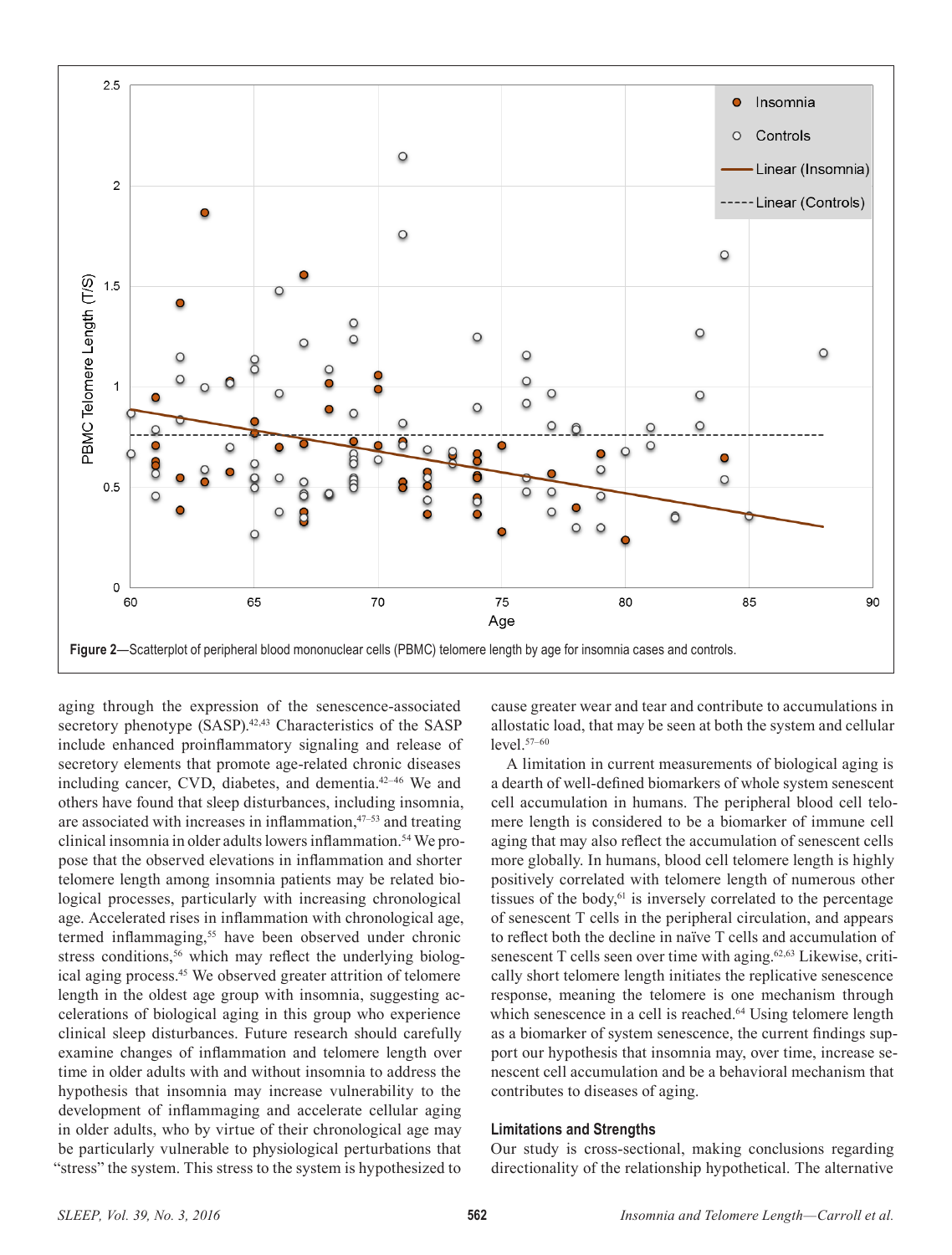explanation may also be valid, i.e., that shortened telomere length increases risk for insomnia in late life. Future longitudinal research examining telomere length trajectories over time is needed to model the direction of causality. Likewise, it remains possible that the observed telomere length shortening among the oldest age group with insomnia is driven by a longer exposure to insomnia, which theoretically would have a cumulative effect on telomere length. However, we were unable to examine insomnia duration in the current study, and as such cannot rule out the possibility that the interaction with age is merely a proxy marker for insomnia duration. In addition, unique characteristics about individual insomnia profiles, such as early morning awakening versus difficulty falling asleep, may differentially relate to telomere length, and future research should explore this possibility.

We assessed telomere length in peripheral blood mononuclear cells rather than whole blood leukocytes, thus eliminating granulocytes from our sample pool in order to remove the potentially highly variable proportion of these cells, which can increase rapidly after stem cell replication under inflammatory load. Within our mononuclear cell population, we cannot rule out the possible influence of differences in percentage of circulating naïve and late differentiated T cells, and of monocytes, all of which have been found to change with chronological age parallel to telomere length shortening, but may also reflect immune system aging.<sup>63</sup> Several strengths of the current study include a carefully screened sample of healthy older adults, the use of a clinical interview to determine insomnia status and mental illness, and a well-controlled fasting blood sampling procedure.

#### **CONCLUSIONS**

We report for the first time that clinical insomnia in older adults is associated with shorter telomere length in a cross-sectional analysis. These findings provide preliminary evidence that insomnia in older adults is related to greater cellular aging and therefore represent a plausible mechanism through which insomnia influences risk for chronic diseases of aging. Notably, insomnia is a modifiable behavior, with established treatments including cognitive behavioral therapy for insomnia.<sup>65,66</sup> Future research should target older adults with insomnia for a treatment trial to specifically examine whether treatment of insomnia may be a means to slow or even reverse aging at the cellular level.

#### **REFERENCES**

- 1. Ohayon MM. Epidemiology of insomnia: what we know and what we still need to learn. Sleep Med Rev 2002;6:97–111.
- 2. Morin CM, LeBlanc M, Daley M, Gregoire JP, Mérette C. Epidemiology of insomnia: prevalence, self-help treatments, consultations, and determinants of help-seeking behaviors. Sleep Med 2006;7:123–30.
- 3. Leger D, Guilleminault C, Dreyfus JP, Delahaye C, Paillard M. Prevalence of insomnia in a survey of 12 778 adults in France. J Sleep Res 2000;9:35–42.
- 4. Dzierzewski JM, O'Brien EM, Kay D, McCrae CS. Tackling sleeplessness: psychological treatment options for insomnia in older adults. Nat Sci Sleep 2010;2:47–61.
- 5. Vgontzas AN, Liao D, Pejovic S, et al. Insomnia with short sleep duration and mortality: the Penn State cohort. Sleep 2010;33:1159–64.
- 6. Rod NH, Kumari M, Lange T, Kivimäki M, Shipley M, Ferrie J. The joint effect of sleep duration and disturbed sleep on cause-specific mortality: results from the Whitehall II cohort study. PLoS One 2014;9:e91965.
- 7. Ensrud KE, Blackwell TL, Ancoli-Israel S, et al. Sleep disturbances and risk of frailty and mortality in older men. Sleep Med 2012;13:1217–25.
- 8. Li Y, Zhang X, Winkelman JW, et al. Association between insomnia symptoms and mortality: a prospective study of U.S. men. Circulation 2014;129:737–46.
- 9. Vgontzas AN, Fernandez-Mendoza J. Insomnia with short sleep duration: nosological, diagnostic, and treatment implications. Sleep Med Clin 2013;8:309–22.
- 10. Cribbet MR, Carlisle M, Cawthon RM, et al. Cellular aging and restorative processes: subjective sleep quality and duration moderate the association between age and telomere length in a sample of middleaged and older adults. Sleep 2014;37:65–70.
- 11. Jackowska M, Hamer M, Carvalho LA, Erusalimsky JD, Butcher L, Steptoe A. Short sleep duration is associated with shorter telomere length in healthy men: findings from the Whitehall II Cohort Study. Kiechl S, ed. PLoS One 2012;7:e47292.
- 12. Prather AA, Puterman E, Lin J, et al. Shorter leukocyte telomere length in midlife women with poor sleep quality. J Aging Res 2011;2011:721390.
- 13. Liang G, Schernhammer E, Qi L, Gao X, De Vivo I, Han J. Associations between rotating night shifts, sleep duration, and telomere length in women. PLoS One 2011;6:e23462.
- 14. Chen S, Lin J, Matsuguchi T, et al. Short leukocyte telomere length predicts incidence and progression of carotid atherosclerosis in American Indians: the Strong Heart Family Study. Aging (Albany NY) 2014;6:414–27.
- 15. Carroll JE, Cole SW, Seeman TE, et al. Partial sleep deprivation activates the DNA damage response (DDR) and the senescenceassociated secretory phenotype (SASP) in aged adult humans. Brain Behav Immun 2016;51:223–9.
- 16. Everson CA, Henchen CJ, Szabo A, Hogg N. Cell injury and repair resulting from sleep loss and sleep recovery in laboratory rats. Sleep 2014;37:1929–40.
- 17. Irwin MR, Olmstead R, Carroll JE. Sleep disturbance, sleep duration, and inflammation: a systematic review and meta-analysis of cohort studies and experimental sleep deprivation. Biol Psychiatry 2015 Jun 1. [Epub ahead of print].
- 18. Erusalimsky JD. Vascular endothelial senescence: from mechanisms to pathophysiology. J Appl Physiol 2009;106:326–32.
- 19. Houben JMJ, Moonen HJJ, van Schooten FJ, Hageman GJ. Telomere length assessment: biomarkers of chronic oxidative stress? Free Radic Biol Med 2008;44:235–46.
- 20. Jiang H, Ju Z, Rudolph KL. Telomere shortening and ageing. Z Gerontol Geriatr 2007;40:314–24.
- 21. Von Zglinicki T. Oxidative stress shortens telomeres. Trends Biochem Sci 2002;27:339–44.
- 22. Baragetti A, Palmen J, Garlaschelli K, et al. Telomere shortening over 6 years is associated with increased subclinical carotid vascular damage and worse cardiovascular prognosis in the general population. J Intern Med 2015;277:478–87.
- 23. Duggan C, Risques R, Alfano C, et al. Change in peripheral blood leukocyte telomere length and mortality in breast cancer survivors. J Natl Cancer Inst 2014;106:dju035.
- 24. Barrett ELB, Burke TA, Hammers M, Komdeur J, Richardson DS. Telomere length and dynamics predict mortality in a wild longitudinal study. Mol Ecol 2013;22:249–59.
- 25. Epel ES, Merkin SS, Cawthon R, et al. The rate of leukocyte telomere shortening predicts mortality from cardiovascular disease in elderly men. Aging (Albany NY) 2009;1:81–8.
- 26. Haycock PC, Heydon EE, Kaptoge S, Butterworth AS, Thompson A, Willeit P. Leucocyte telomere length and risk of cardiovascular disease: systematic review and meta-analysis. BMJ 2014;349:g4227.